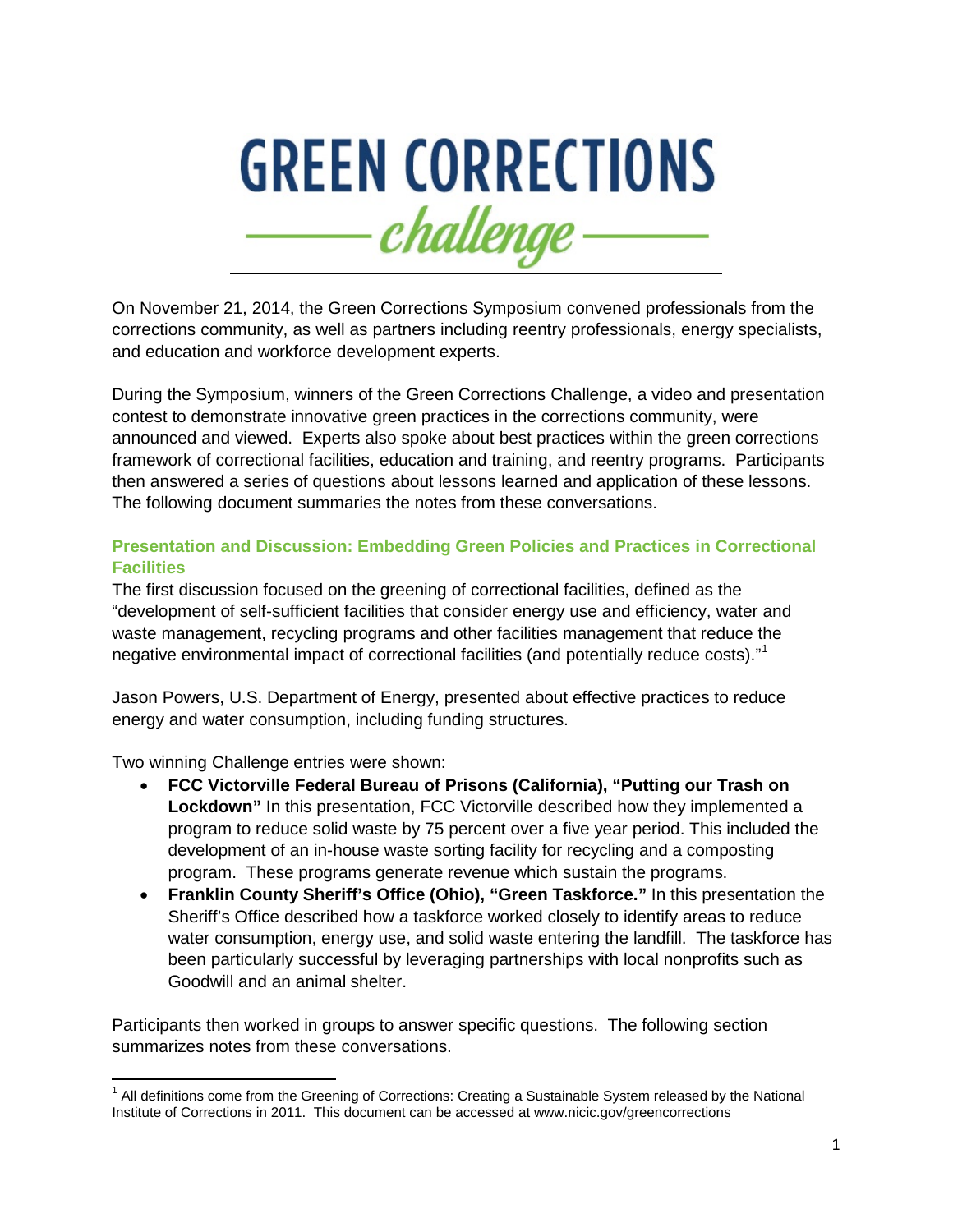## **1. What are the two to three most important lessons learned from expert comments and the winning presentation?**

- Don't have to implement new programs on your own; partner with other agencies/ organizations such as Goodwill and animal shelters / Seek partnerships such as Franklin did with Goodwill/animal shelter
- Be creative
- Consider toilet and water use
- Inmates used for work and facilities / Engage inmates in programs i.e. recycling
- "You can't manage what you don't measure" Jason Powers / facilities need access to information in order to set goals and measure progress (ex. bills to implement) / Identify your assets—many institutions don't have a handle on their facilities' energy and water usage
- Learning and workforce opportunities for inmates, but prison  $vs$  jail = different time frame
- Consider state-federal partnership and local-county partnerships
- How to bridge from corrections to community recycling items and how to replicate
- Culture change
- Small bite-size goals
- Utilize community service projects to reduce energy use and waste
- Training and job skills
- Take a holistic
- There is a lot of waste within corrections
- There are areas that are controlled operate within an institution than within the public – can have a greater impact and greater potential for savings
- Clothing and uniforms and be recycled or repurposed.
- Ways of composting food water and learning of amounts possible
- Realization of not just striving for "low hanging fruit" (Jason Power's presentation related to payback period and budgeting)
- Consider ways of saving water and amounts of conservation possible

# **2. How can you apply what you learned?**

- Get the data and share; consider posting information in the lobby; consider developing a competition between facilities to reduce energy use
- Establish a committee of individuals tasks with reducing usage
- Consider establishing training opportunities in solar power with concepts of business establishment (location specific)
- Need wider use and training on databases
- Reinvest saving into programing and improvements
- Building a database of all facilities' energy usage
- Alignment between transitional programing
- Work with recycling providers
- Reach out to community partners
- Make it part of culture
- Look for different fixtures, better parts for maintenance of current fixtures
- Research for possible grants or funding from outside sources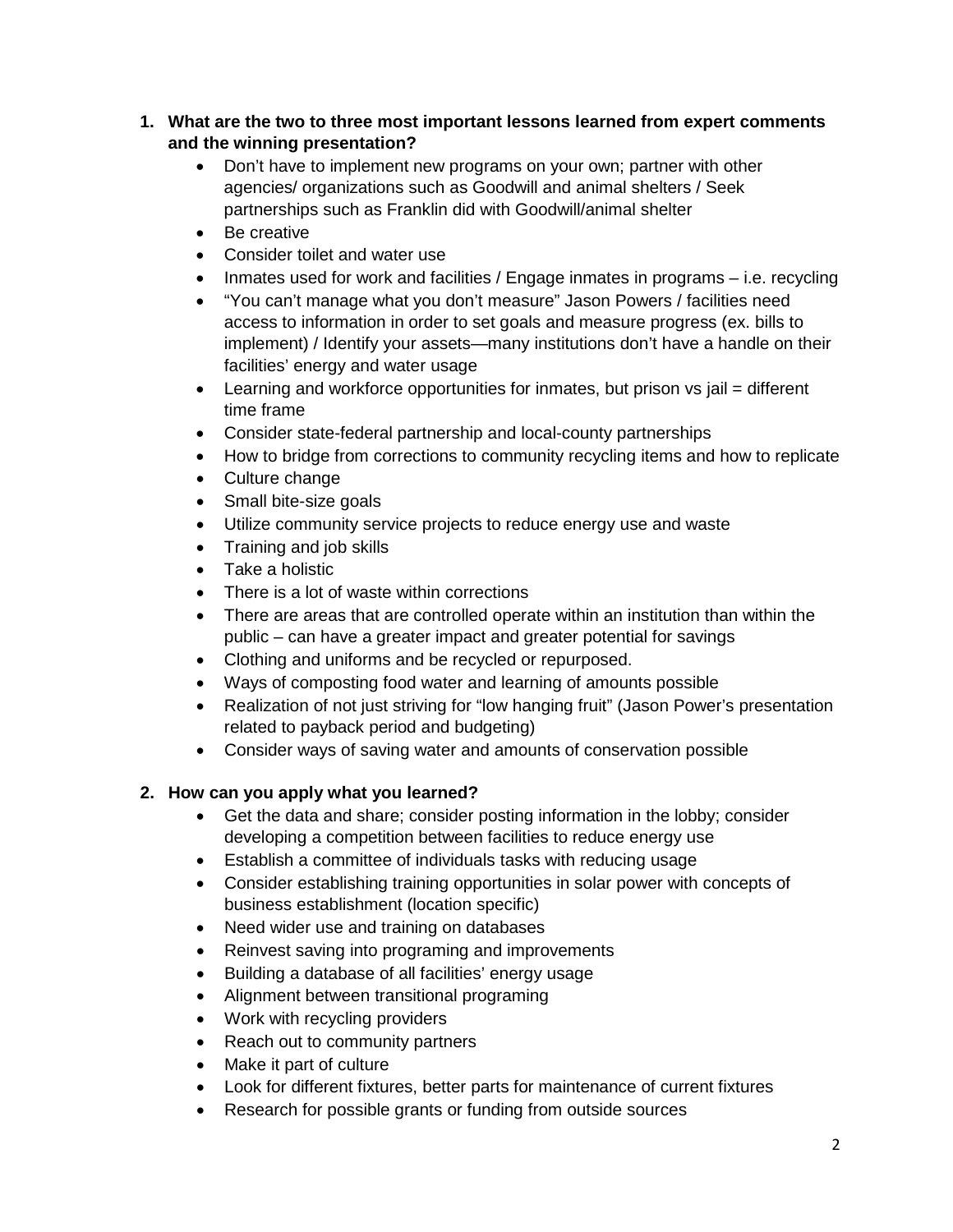• Try to find partnership with outside sources to accept materials

## **3. What resources or information do you need to apply this?**

- Need capital/money
- Difficult to overcome institutional inertia
- Would be easier to implement these things with more top-down directives
- Formalized training goals modules
- Partnering with outside agency
- Concrete steps for replicating
- Funding streams
- More community programs
- Utilize contacts

## **Presentation and Discussion: Embedding Green Policies and Practices in Education and Training**

The second discussion focused on the greening of education and training programs, defined as the "developing or adapting education and training programs that provide offenders with the relevant skills, competencies, and credentials to support a continuum of learning opportunities during a transition to a greener economy."

John Linton, U.S. Department of Education presented. Linton highlighted three commonalities in effective green education and training programs: 1) green programs are often STEM in nature and allow for hands-on application of math problem solving; 2) green programs offer some great developmental opportunities around a particular priority shared across federal agencies and strongly embedded in current legislation under the title "Career Pathways," and 3) green programs are generally motivated less by individual self-interest than for social benefit, which may combat anti-social behaviors that contribute to recidivism.

The winning Challenge presentation from Delaware Department of Corrections, Sussex Community Corrections Center for the Striving to Make a Difference in Sunny Sussex County was then presented. In this presentation, Sussex SCCC described how offenders learned hands-on skills while contributing to a variety of center activities. These activities include raising bees and producing honey, practicing aquaculture or the raising of fish, and growing native grasses for beach restoration, among other activities.

Participants then worked in groups to answer specific questions. The following section summarizes notes from these conversations.

- **1. What are the 2-3 most important lessons learned from expert comments and the winning presentation?**
	- Training should be connected to ideas of social responsibility
	- Lots of hurdles but also opportunities
	- Need creativity for short-term inmates
	- Coordination with community-based organizations and workforce investment board, etc on referral services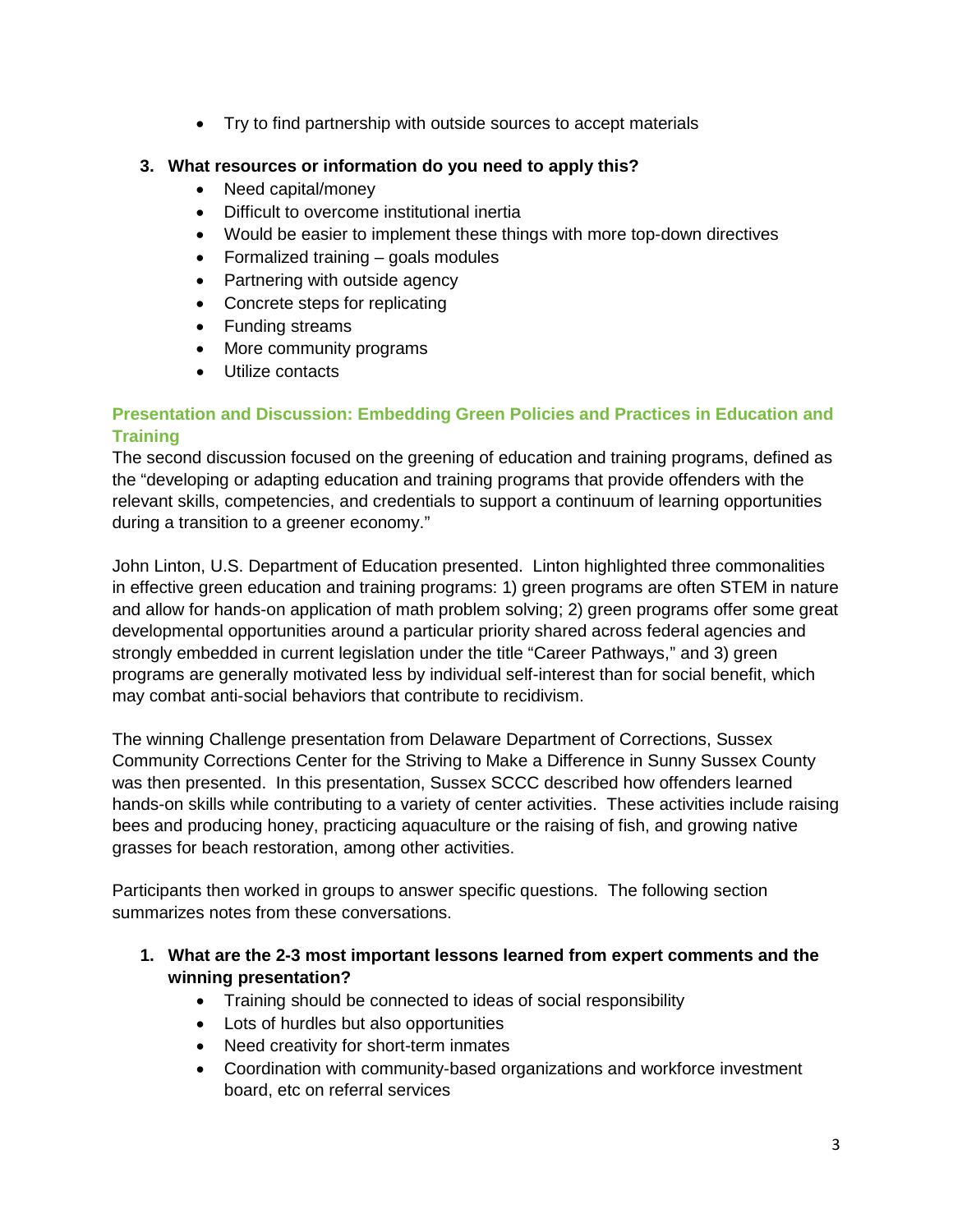- Skills assessment at intake for adequate referrals
- Application and resources: better coordination of correctional resources and hierarchy (judges, city, politicians, waste, water, natural resources departments)
- Sussex took advantage of resources in its environment. Examples include fisheries, parks, transportation, agriculture, natural resources and other state departments
- Green programs can address STEM related to learning of participants, who are often weak in math and science (hands on learning and application of math and science principles is important)
- Taking skills with them to career pathways—job growth
- Partnering with other agency
- Evaluate your location for what projects may be a good fit.
- Career pathways—careers are not for a lifetime anymore. The application is important for inmate education. Connect it to what is applied, needed, and useful
- Involving the individual in the process. Certificates essential for offenders
- Working more with other state agencies to partnership
- Offering female offenders are training in non-traditional areas

#### **2. How can you apply what you learned?**

- Engage the prison's security chief in assessing viability of a "green" project and engaging him in the development of the project
- Develop a green and environmentally safe component within training programs
- Know what the industries are for education targets
- Utilize training to possibly receive certificate programs
- Use profits to be reintroduced into programs
- Develop defined lessons plans to implement education/training
- Use current outside certificate programs to assist in planning

#### **3. What resources or information do you need to apply this?**

- How do you obtain funding and support for green programs?
- Is Sussex a minimum security institution? Is that a prerequisite for some activities?
- How did the institution address safety and security issues related to use of tools?
- How did they overcome institutional resistance to activities? (because of safety and security issues)

#### **Presentation and Discussion: Embedding Green Policies and Practices in Reentry Programs and Integrating Green Corrections Programming**

The final portion of the Green Corrections Symposium sought to integrate the separate pieces of green corrections programming, with a particular focus on reentry.

Mary Ellen Sprenkel of The Corps Network presented. In her presentation she highlighted best practices in green reentry programming including applying a restorative justice framework, training tailored to community needs and in-demand jobs, alignment with employer and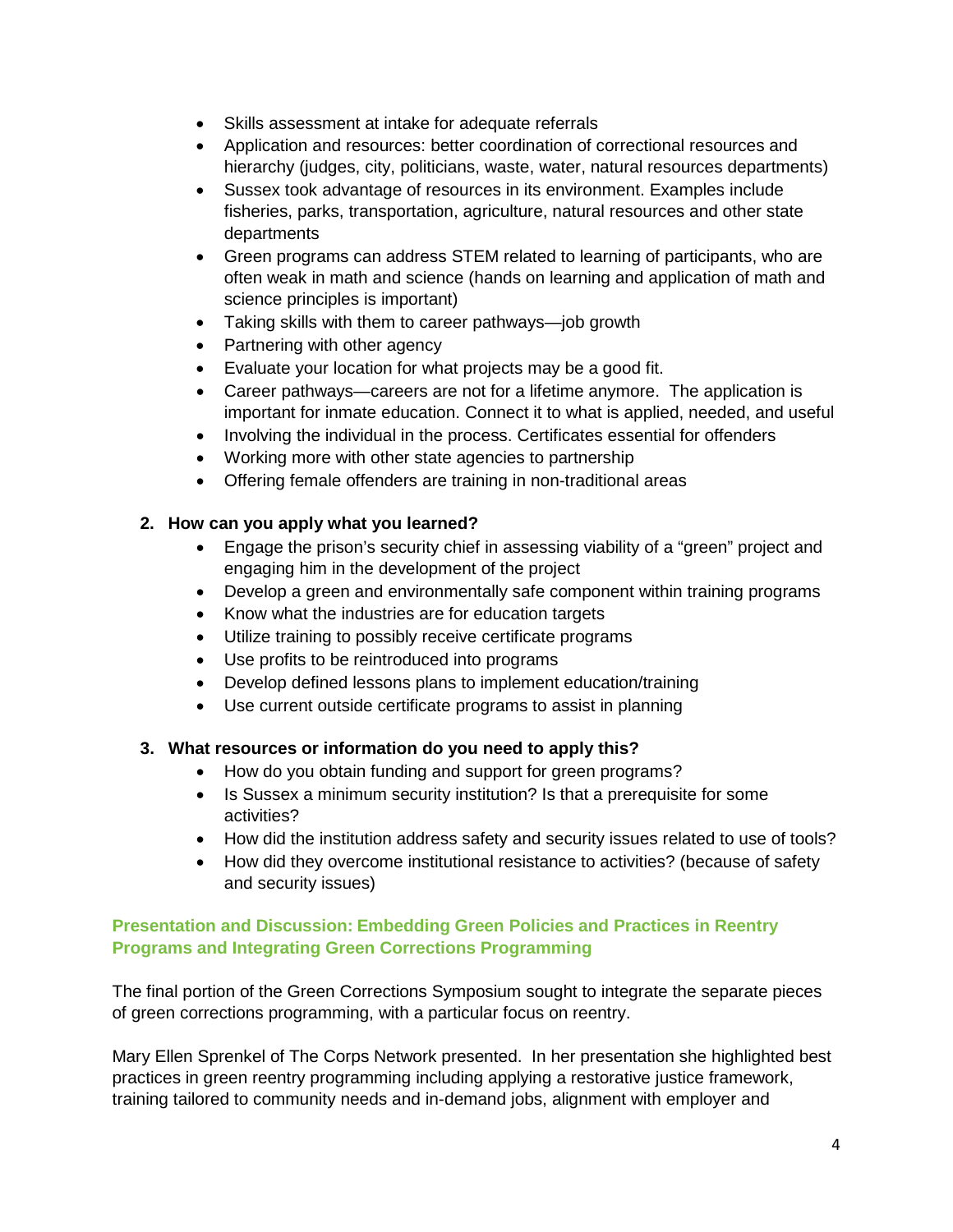workforce system, and partnering with correctional facilities while offenders are still incarcerated.

Two Challenge winners were presented:

- **Reentry Programs: Wisconsin Department of Corrections for The Grow Academy.** In this presentation, the Wisconsin DOC described how the The Grow Academy provide youth with basic work skills in farming and food production. The Grow Academy hosts a bakery in with young adult use materials from the farm and learn skills to work in the food industry.
- **New Green Corrections Concepts: Indiana Department of Corrections, Branchville for the Green and Giving Back.** In this presentation, Branchville described how their green programs are integrated, supporting facility operations, offender education and training, and help the community. Offenders can earn a state-recognized work-readiness certificate, while working in the energy-efficient laundry facility, building cabins for the state parks, and donating to local nonprofits. These activities strengthen offender's commitment to their communities and reduce anti-social behaviors that contribute to recidivism.

In the final conversation, participants discussed the particulars of the reentry presentations, as well as strategies to integrate facility operations, education and training, and reentry. The following summarizes these conversations.

- **1. What are the 2-3 most important lessons learned from expert comments and the winning presentation?**
	- Using in-mate population in WI through every plan and the projects
	- Emphasis on experiential elements is key
	- Certification and skills are import for transition and reentry. The most powerful the certification, the better for re-entry (and persistence in employment)
	- Communication between education-counselors-supervisor-employer connectionspublic – what is happening public information officer to do?
	- Service component- giving back to community
	- Having identifiable businesses and skills to partner with
	- Making connections with employer
	- Think outside the box

## **2. How can you apply what you learned?**

- Increasing attention to hands-on learning
- Expanding university partnerships and partnerships with nonprofits (and holding them accountable—which is difficult, since they are a "partner" and not a vendor)
- Applying educational information in a practical way
- Breaching the wall between correction and higher education employers
- Liaison to create opportunities
- Training on basic skills for offenders to build a foundation for learning and employment
- Partner with outside contractors and employers to assist with re-entry opportunities